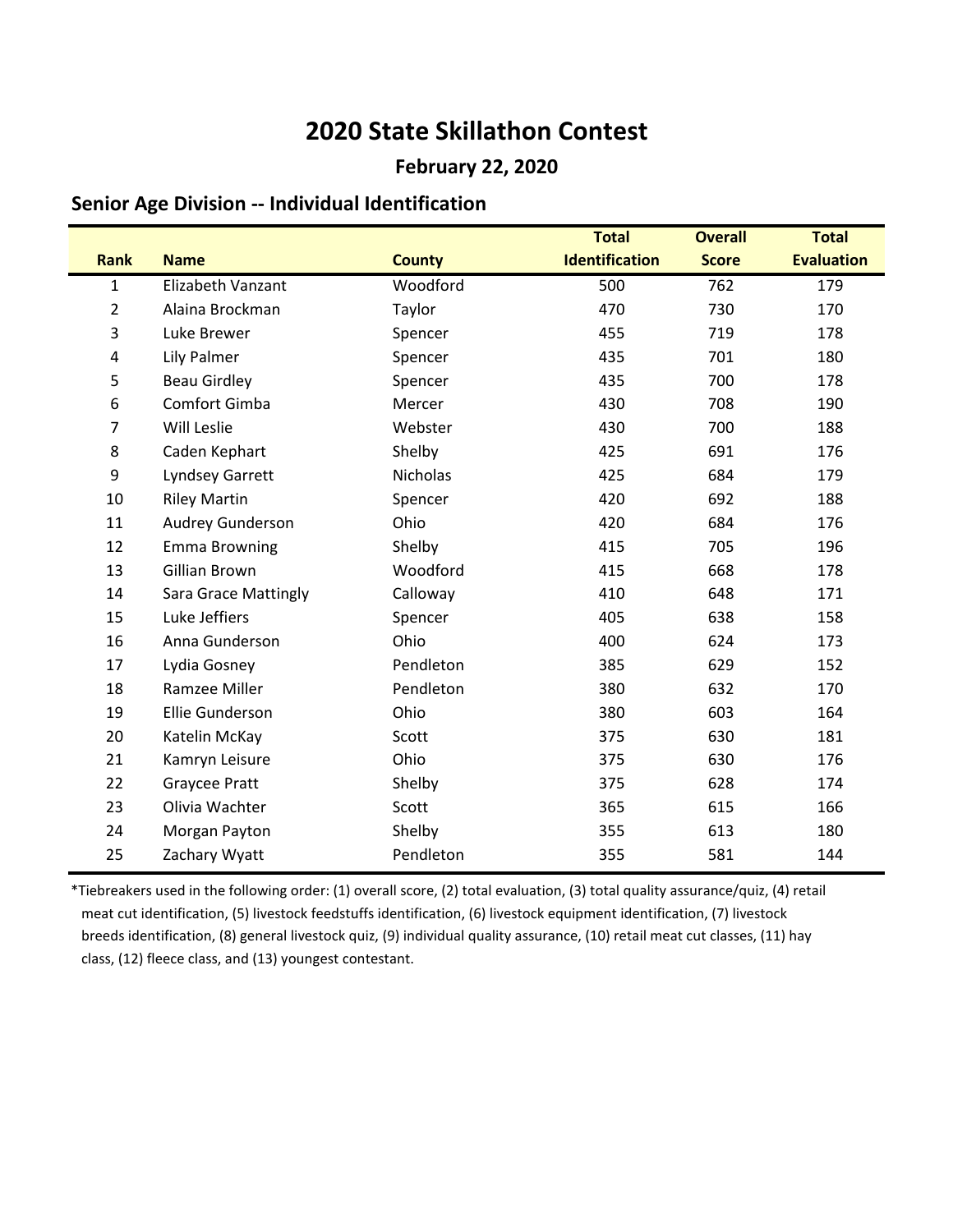## **February 22, 2020**

## **Senior Age Division -- Team Identification**

|                |                  |                                                                      | <b>Total</b> | <b>Overall</b> |
|----------------|------------------|----------------------------------------------------------------------|--------------|----------------|
| <b>Rank</b>    | <b>Team Name</b> | <b>Team Members</b>                                                  | I.D.         | <b>Score</b>   |
| $\mathbf{1}$   | Spencer          | Luke Brewer, Lily Palmer, Beau Girdley, Luke Jeffiers                | 1325         | 2533           |
| $\overline{2}$ | Shelby           | Caden Kephart, Emma Browning, Graycee Pratt, Morgan Payton           | 1215         | 2415           |
| 3              | Woodford         | Elizabeth Vanzant, Gillian Brown, Trevor Varner, 0                   | 1210         | 2339           |
| 4              | Ohio             | Audrey Gunderson, Anna Gunderson, Ellie Gunderson, Kamryn Leisure    | 1200         | 2285           |
| 5              | Pendleton        | Lydia Gosney, Ramzee Miller, Elli Ramsey, 0                          | 1000         | 2085           |
| 6              | Calloway         | Sara Grace Mattingly, Jonathan Kough, Brittany Jones, 0              | 985          | 1940           |
| $\overline{7}$ | Scott            | Katelin McKay, Olivia Wachter, Sophia Vetter-Ryan, 0                 | 930          | 2003           |
| 8              | Caldwell         | Katy Trimble, Noah Peake, Laney McConnell, Addeline Conger           | 900          | 1863           |
| 9              | Boyle            | Caleb Kernodle, Maddie Ethington, Avery Holman, 0                    | 840          | 1886           |
| 10             | Flemming         | Maggie Hickerson, Brodie Knarr, Macie Lynn Hazelrigg, Saddie Litzler | 830          | 1747           |
| 11             | Pendleton        | Zachary Wyatt, Cody Dawson, Ross Barlow, 0                           | 810          | 1778           |
| 12             | <b>Bracken</b>   | Faith Hitch, Hope Hitch, Brittany Dole, 0                            | 720          | 1706           |
| 13             | Morgan           | Kara Kelly, Laura Lane, Raylee Whitaker, Tessa Frederick             | 570          | 1354           |
| 14             | McLean           | Cadence Keister, Caleb Reynolds, Chyenne Kessinger, 0                | 515          | 1378           |
| 15             | Perry            | Morgan Dobson, Hatch Napier, Dylan Davis, Ethan Brashear             | 425          | 1216           |
| 16             | 0                | 0, 0, 0, 0                                                           | 0            | 0              |
| 17             | Mason            | Colby Doyle, Makayla Howard, Jaclyn Cropper, Logan Sandlin           | 0            | 0              |
| 18             | 0                | 0, 0, 0, 0                                                           | 0            | 0              |
| 19             | 0                | 0, 0, 0, 0                                                           | 0            | 0              |
| 20             | 0                | 0, 0, 0, 0                                                           | 0            | 0              |
| 21             | 0                | 0, 0, 0, 0                                                           | 0            | 0              |
| 22             | 0                | 0, 0, 0, 0                                                           | 0            | 0              |
| 23             | 0                | 0, 0, 0, 0                                                           | 0            | 0              |
| 24             | 0                | 0, 0, 0, 0                                                           | 0            | 0              |
| 25             | 0                | 0, 0, 0, 0                                                           | 0            | 0              |
| 26             | $\pmb{0}$        | 0, 0, 0, 0                                                           | 0            | 0              |
| 27             | 0                | 0, 0, 0, 0                                                           | 0            | 0              |
| 28             | 0                | 0, 0, 0, 0                                                           | 0            | 0              |
| 29             | 0                | 0, 0, 0, 0                                                           | 0            | 0              |
| 30             | $\pmb{0}$        | 0, 0, 0, 0                                                           | 0            | 0              |
| 31             | $\pmb{0}$        | 0, 0, 0, 0                                                           | 0            | 0              |
| 32             | $\pmb{0}$        | 0, 0, 0, 0                                                           | 0            | 0              |
| 33             | 0                | 0, 0, 0, 0                                                           | 0            | $\pmb{0}$      |
| 34             | 0                | 0, 0, 0, 0                                                           | 0            | 0              |
| 35             | 0                | 0, 0, 0, 0                                                           | 0            | 0              |
| 36             | $\pmb{0}$        | 0, 0, 0, 0                                                           | 0            | 0              |
| 37             | 0                | 0, 0, 0, 0                                                           | 0            | 0              |
| 38             | 0                | 0, 0, 0, 0                                                           | 0            | 0              |
| 39             | $\pmb{0}$        | 0, 0, 0, 0                                                           | 0            | $\pmb{0}$      |
| 40             | $\pmb{0}$        | 0, 0, 0, 0                                                           | 0            | $\pmb{0}$      |

\*Tiebreakers used in the following order: (1) overall team score, (2) total team evaluation, and (3) total team quality assurance/quiz.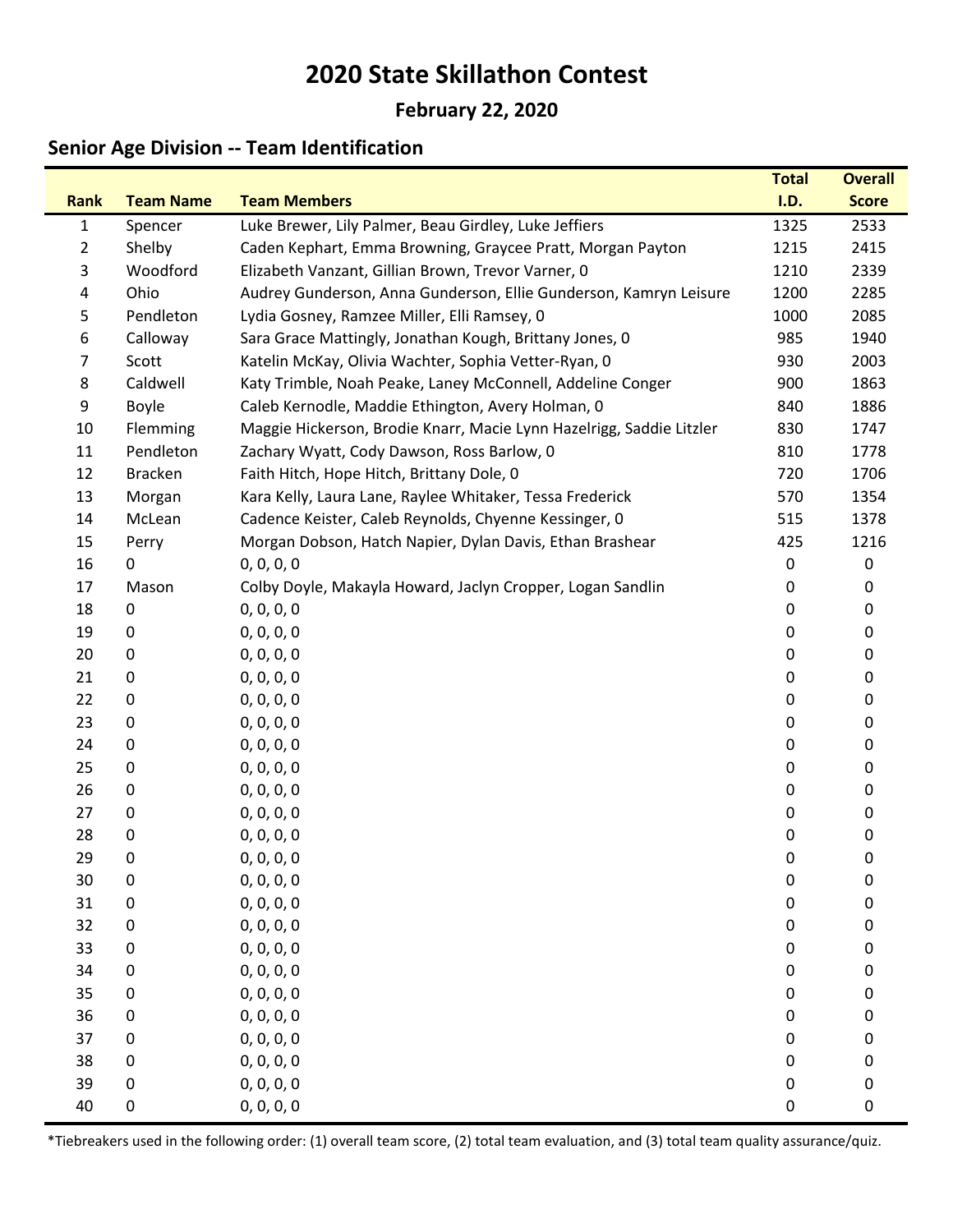### **February 22, 2020**

#### **Senior Age Division -- Individual Evaluation**

|                |                         |               | <b>Total</b>      | <b>Overall</b> | <b>Total</b>          |
|----------------|-------------------------|---------------|-------------------|----------------|-----------------------|
| <b>Rank</b>    | <b>Name</b>             | <b>County</b> | <b>Evaluation</b> | <b>Score</b>   | <b>Identification</b> |
| $\mathbf{1}$   | <b>Emma Browning</b>    | Shelby        | 196               | 705            | 415                   |
| $\overline{2}$ | Comfort Gimba           | Mercer        | 190               | 708            | 430                   |
| 3              | Will Leslie             | Webster       | 188               | 700            | 430                   |
| 4              | <b>Riley Martin</b>     | Spencer       | 188               | 692            | 420                   |
| 5              | <b>Andrew Reding</b>    | LaRue         | 188               | 521            | 260                   |
| 6              | Elli Ramsey             | Pendleton     | 188               | 494            | 235                   |
| $\overline{7}$ | Maddie Ethington        | Boyle         | 186               | 539            | 290                   |
| 8              | Katy Trimble            | Caldwell      | 184               | 615            | 350                   |
| 9              | Caleb Reynolds          | McLean        | 184               | 398            | 180                   |
| 10             | Addeline Conger         | Caldwell      | 183               | 479            | 245                   |
| 11             | Sophia Vetter-Ryan      | Scott         | 182               | 445            | 190                   |
| 12             | Katelin McKay           | Scott         | 181               | 630            | 375                   |
| 13             | Mady Rock               | Ohio          | 181               | 424            | 175                   |
| 14             | Lily Palmer             | Spencer       | 180               | 701            | 435                   |
| 15             | Morgan Payton           | Shelby        | 180               | 613            | 355                   |
| 16             | <b>Mary Siegert</b>     | Kenton        | 180               | 492            | 260                   |
| 17             | Elizabeth Vanzant       | Woodford      | 179               | 762            | 500                   |
| 18             | Lyndsey Garrett         | Nicholas      | 179               | 684            | 425                   |
| 19             | Luke Brewer             | Spencer       | 178               | 719            | 455                   |
| 20             | <b>Beau Girdley</b>     | Spencer       | 178               | 700            | 435                   |
| 21             | Gillian Brown           | Woodford      | 178               | 668            | 415                   |
| 22             | Nicholas Thomas         | Nicholas      | 178               | 490            | 255                   |
| 23             | Caden Kephart           | Shelby        | 176               | 691            | 425                   |
| 24             | <b>Audrey Gunderson</b> | Ohio          | 176               | 684            | 420                   |
| 25             | Kamryn Leisure          | Ohio          | 176               | 630            | 375                   |

\*Tiebreakers used in the following order: (1) overall score, (2) total identification, (3) total quality assurance/quiz,

(4) retail meat cut classes, (5) hay class, (6) fleece class, (7) general livestock quiz, (8) individual quality assurance,

(9) retail meat cut identification, (10) livestock feedstuffs identification, (11) livestock equipment identification,

(12) livestock breeds identification, and (13) youngest contestant.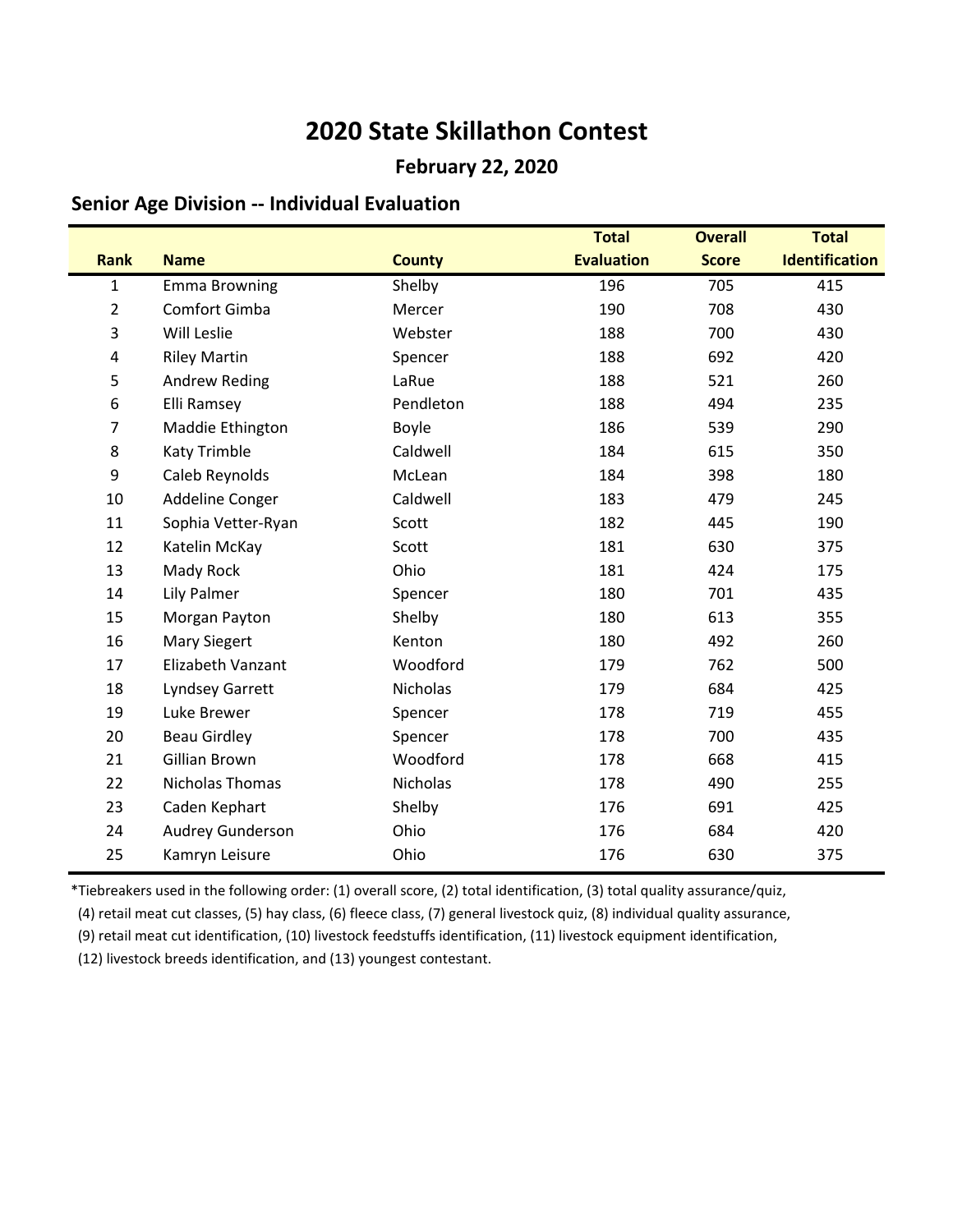## **February 22, 2020**

## **Senior Age Division -- Team Evaluation**

|                |                  |                                                                      | <b>Total</b>      | <b>Overall</b> |
|----------------|------------------|----------------------------------------------------------------------|-------------------|----------------|
| <b>Rank</b>    | <b>Team Name</b> | <b>Team Members</b>                                                  | <b>Evaluation</b> | <b>Score</b>   |
| $\mathbf{1}$   | Shelby           | Emma Browning, Morgan Payton, Caden Kephart, Graycee Pratt           | 767               | 2400           |
| $\overline{2}$ | Spencer          | Lily Palmer, Luke Brewer, Beau Girdley, Luke Jeffiers                | 749               | 2533           |
| 3              | Scott            | Sophia Vetter-Ryan, Katelin McKay, Olivia Wachter, 0                 | 723               | 2003           |
| $\overline{4}$ | Ohio             | Audrey Gunderson, Kamryn Leisure, Anna Gunderson, Ellie Gunderson    | 720               | 2312           |
| 5              | Pendleton        | Elli Ramsey, Ramzee Miller, Lydia Gosney, 0                          | 712               | 2085           |
| 6              | Boyle            | Maddie Ethington, Caleb Kernodle, Avery Holman, 0                    | 703               | 1886           |
| 7              | Woodford         | Elizabeth Vanzant, Gillian Brown, Trevor Varner, 0                   | 699               | 2339           |
| 8              | Caldwell         | Katy Trimble, Addeline Conger, Laney McConnell, Noah Peake           | 666               | 1865           |
| 9              | Flemming         | Saddie Litzler, Maggie Hickerson, Brodie Knarr, Macie Lynn Hazelrigg | 651               | 1662           |
| 10             | Calloway         | Sara Grace Mattingly, Jonathan Kough, Brittany Jones, 0              | 650               | 1940           |
| 11             | McLean           | Caleb Reynolds, Cadence Keister, Chyenne Kessinger, 0                | 645               | 1378           |
| 12             | <b>Bracken</b>   | Brittany Dole, Faith Hitch, Hope Hitch, 0                            | 637               | 1706           |
| 13             | Perry            | Morgan Dobson, Hatch Napier, Dylan Davis, Ethan Brashear             | 637               | 1216           |
| 14             | Pendleton        | Cody Dawson, Ross Barlow, Zachary Wyatt, 0                           | 621               | 1778           |
| 15             | Morgan           | Kara Kelly, Tessa Frederick, Laura Lane, Raylee Whitaker             | 557               | 1377           |
| 16             | 0                | 0, 0, 0, 0                                                           | 0                 | 0              |
| 17             | Mason            | Colby Doyle, Makayla Howard, Jaclyn Cropper, Logan Sandlin           | 0                 | 0              |
| 18             | 0                | 0, 0, 0, 0                                                           | 0                 | 0              |
| 19             | 0                | 0, 0, 0, 0                                                           | 0                 | 0              |
| 20             | 0                | 0, 0, 0, 0                                                           | 0                 | 0              |
| 21             | 0                | 0, 0, 0, 0                                                           | 0                 | 0              |
| 22             | 0                | 0, 0, 0, 0                                                           | 0                 | 0              |
| 23             | 0                | 0, 0, 0, 0                                                           | 0                 | 0              |
| 24             | 0                | 0, 0, 0, 0                                                           | 0                 | 0              |
| 25             | 0                | 0, 0, 0, 0                                                           | 0                 | 0              |
| 26             | 0                | 0, 0, 0, 0                                                           | 0                 | 0              |
| 27             | 0                | 0, 0, 0, 0                                                           | 0                 | 0              |
| 28             | $\pmb{0}$        | 0, 0, 0, 0                                                           | 0                 | 0              |
| 29             | 0                | 0, 0, 0, 0                                                           | 0                 | 0              |
| 30             | $\pmb{0}$        | 0, 0, 0, 0                                                           | $\mathbf 0$       | 0              |
| 31             | $\pmb{0}$        | 0, 0, 0, 0                                                           | 0                 | 0              |
| 32             | 0                | 0, 0, 0, 0                                                           | 0                 | 0              |
| 33             | 0                | 0, 0, 0, 0                                                           | 0                 | 0              |
| 34             | 0                | 0, 0, 0, 0                                                           | 0                 | 0              |
| 35             | $\pmb{0}$        | 0, 0, 0, 0                                                           | 0                 | 0              |
| 36             | $\pmb{0}$        | 0, 0, 0, 0                                                           | 0                 | 0              |
| 37             | 0                | 0, 0, 0, 0                                                           | 0                 | 0              |
| 38             | $\pmb{0}$        | 0, 0, 0, 0                                                           | 0                 | 0              |
| 39             | 0                | 0, 0, 0, 0                                                           | 0                 | 0              |
| 40             | $\pmb{0}$        | 0, 0, 0, 0                                                           | 0                 | $\pmb{0}$      |

\*Tiebreakers used in the following order: (1) overall team score, (2) total team identification, and (3) total team quality assurance/quiz.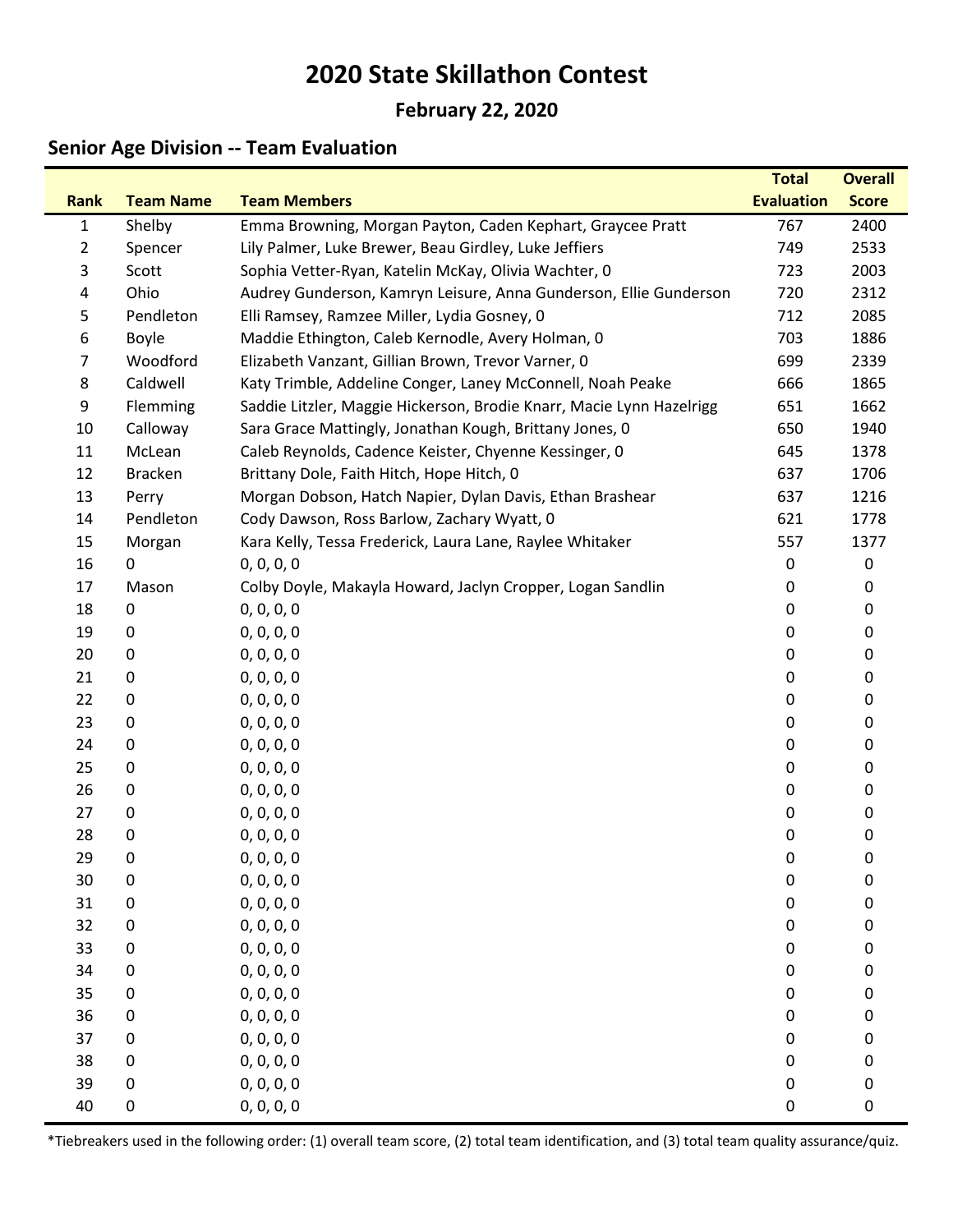### **February 22, 2020**

### **Senior Age Division -- Individual Quality Assurance/Quiz**

|                |                         |               | <b>Total</b>          | <b>Overall</b> | <b>Total</b>      |
|----------------|-------------------------|---------------|-----------------------|----------------|-------------------|
| <b>Rank</b>    | <b>Name</b>             | <b>County</b> | <b>QualAssur/Quiz</b> | <b>Score</b>   | <b>Evaluation</b> |
| $\mathbf{1}$   | <b>Emma Browning</b>    | Shelby        | 94                    | 705            | 196               |
| $\overline{2}$ | Lydia Gosney            | Pendleton     | 92                    | 629            | 152               |
| 3              | <b>Haley Flack</b>      | Robertson     | 92                    | 553            | 176               |
| 4              | Alaina Brockman         | Taylor        | 90                    | 730            | 170               |
| 5              | Caden Kephart           | Shelby        | 90                    | 691            | 176               |
| 6              | Comfort Gimba           | Mercer        | 88                    | 708            | 190               |
| $\overline{7}$ | <b>Audrey Gunderson</b> | Ohio          | 88                    | 684            | 176               |
| 8              | Avery Holman            | Boyle         | 88                    | 481            | 168               |
| 9              | <b>Beau Girdley</b>     | Spencer       | 87                    | 700            | 178               |
| 10             | Luke Brewer             | Spencer       | 86                    | 719            | 178               |
| 11             | Lily Palmer             | Spencer       | 86                    | 701            | 180               |
| 12             | <b>Riley Martin</b>     | Spencer       | 84                    | 692            | 188               |
| 13             | Olivia Wachter          | Scott         | 84                    | 615            | 166               |
| 14             | Elizabeth Vanzant       | Woodford      | 83                    | 762            | 179               |
| 15             | Will Leslie             | Webster       | 82                    | 700            | 188               |
| 16             | Ramzee Miller           | Pendleton     | 82                    | 632            | 170               |
| 17             | Zachary Wyatt           | Pendleton     | 82                    | 581            | 144               |
| 18             | Katy Trimble            | Caldwell      | 81                    | 615            | 184               |
| 19             | Lyndsey Garrett         | Nicholas      | 80                    | 684            | 179               |
| 20             | Kamryn Leisure          | Ohio          | 79                    | 630            | 176               |
| 21             | <b>Graycee Pratt</b>    | Shelby        | 79                    | 628            | 174               |
| 22             | <b>Trevor Varner</b>    | Woodford      | 79                    | 516            | 142               |
| 23             | Morgan Payton           | Shelby        | 78                    | 613            | 180               |
| 24             | Morgan Dobson           | Perry         | 78                    | 500            | 172               |
| 25             | <b>Brittany Jones</b>   | Calloway      | 77                    | 517            | 155               |

\*Tiebreakers used in the following order: (1) overall score, (2) total evaluation, (3) total identification, (4) general livestock livestock quiz, (5) individual quality assurance, (6) retail meat cut classes, (7) hay class, (8) fleece class, (9) retail meat cut identification, (10) livestock feedstuffs identification, (11) livestock equipment identification, (12) livestock breeds identification, and (13) youngest contestant.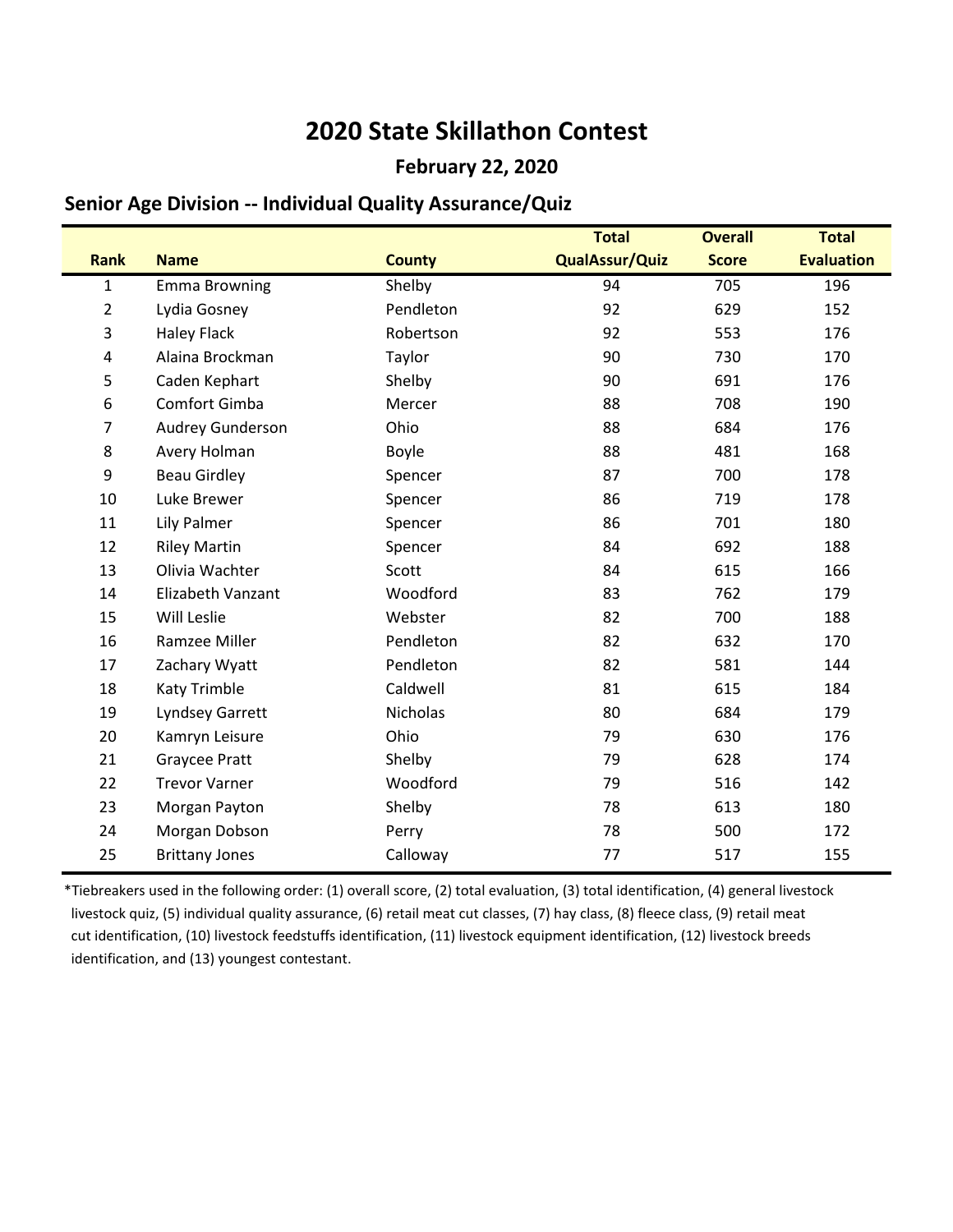### **February 22, 2020**

## **Senior Age Division -- Team Quality Assurance/Quiz**

|              |                  |                                                                      | <b>Total</b>     | <b>Overall</b> |
|--------------|------------------|----------------------------------------------------------------------|------------------|----------------|
| <b>Rank</b>  | <b>Team Name</b> | <b>Team Members</b>                                                  | <b>Qual/Quiz</b> | <b>Score</b>   |
| $\mathbf{1}$ | Spencer          | Beau Girdley, Luke Brewer, Lily Palmer, Luke Jeffiers                | 459              | 2533           |
| 2            | Shelby           | Emma Browning, Caden Kephart, Graycee Pratt, Morgan Payton           | 439              | 2415           |
| 3            | Woodford         | Elizabeth Vanzant, Trevor Varner, Gillian Brown, 0                   | 430              | 2339           |
| 4            | Ohio             | Audrey Gunderson, Kamryn Leisure, Ellie Gunderson, Anna Gunderson    | 405              | 2291           |
| 5            | Pendleton        | Lydia Gosney, Ramzee Miller, Elli Ramsey, 0                          | 373              | 2085           |
| 6            | Scott            | Olivia Wachter, Katelin McKay, Sophia Vetter-Ryan, 0                 | 350              | 2003           |
| 7            | <b>Bracken</b>   | Hope Hitch, Faith Hitch, Brittany Dole, 0                            | 349              | 1706           |
| 8            | Pendleton        | Zachary Wyatt, Cody Dawson, Ross Barlow, 0                           | 347              | 1778           |
| 9            | Caldwell         | Katy Trimble, Laney McConnell, Noah Peake, Addeline Conger           | 346              | 1863           |
| 10           | Boyle            | Avery Holman, Caleb Kernodle, Maddie Ethington, 0                    | 343              | 1886           |
| 11           | Flemming         | Macie Lynn Hazelrigg, Maggie Hickerson, Saddie Litzler, Brodie Knarr | 319              | 1652           |
| 12           | Calloway         | Brittany Jones, Sara Grace Mattingly, Jonathan Kough, 0              | 305              | 1940           |
| 13           | Morgan           | Kara Kelly, Raylee Whitaker, Laura Lane, Tessa Frederick             | 272              | 1354           |
| 14           | McLean           | Cadence Keister, Chyenne Kessinger, Caleb Reynolds, 0                | 218              | 1378           |
| 15           | Perry            | Morgan Dobson, Ethan Brashear, Dylan Davis, Hatch Napier             | 177              | 1163           |
| 16           | 0                | 0, 0, 0, 0                                                           | 0                | $\mathbf 0$    |
| 17           | Mason            | Colby Doyle, Makayla Howard, Jaclyn Cropper, Logan Sandlin           | 0                | 0              |
| 18           | 0                | 0, 0, 0, 0                                                           | 0                | 0              |
| 19           | 0                | 0, 0, 0, 0                                                           | 0                | 0              |
| 20           | 0                | 0, 0, 0, 0                                                           | 0                | 0              |
| 21           | 0                | 0, 0, 0, 0                                                           | 0                | 0              |
| 22           | 0                | 0, 0, 0, 0                                                           | 0                | 0              |
| 23           | 0                | 0, 0, 0, 0                                                           | 0                | 0              |
| 24           | 0                | 0, 0, 0, 0                                                           | 0                | 0              |
| 25           | 0                | 0, 0, 0, 0                                                           | 0                | 0              |
| 26           | 0                | 0, 0, 0, 0                                                           | 0                | 0              |
| 27           | 0                | 0, 0, 0, 0                                                           | 0                | 0              |
| 28           | 0                | 0, 0, 0, 0                                                           | 0                | 0              |
| 29           | 0                | 0, 0, 0, 0                                                           | 0                | 0              |
| 30           | $\pmb{0}$        | 0, 0, 0, 0                                                           | 0                | 0              |
| 31           | $\pmb{0}$        | 0, 0, 0, 0                                                           | 0                | 0              |
| 32           | 0                | 0, 0, 0, 0                                                           | 0                | 0              |
| 33           | 0                | 0, 0, 0, 0                                                           | 0                | 0              |
| 34           | 0                | 0, 0, 0, 0                                                           | 0                | 0              |
| 35           | $\pmb{0}$        | 0, 0, 0, 0                                                           | $\pmb{0}$        | 0              |
| 36           | $\pmb{0}$        | 0, 0, 0, 0                                                           | 0                | 0              |
| 37           | 0                | 0, 0, 0, 0                                                           | 0                | 0              |
| 38           | $\pmb{0}$        | 0, 0, 0, 0                                                           | 0                | 0              |
| 39           | 0                | 0, 0, 0, 0                                                           | 0                | 0              |
| 40           | $\pmb{0}$        | 0, 0, 0, 0                                                           | 0                | $\pmb{0}$      |

\*Tiebreakers used in the following order: (1) overall team score, (2) total team evaluation, and (3) total team identification.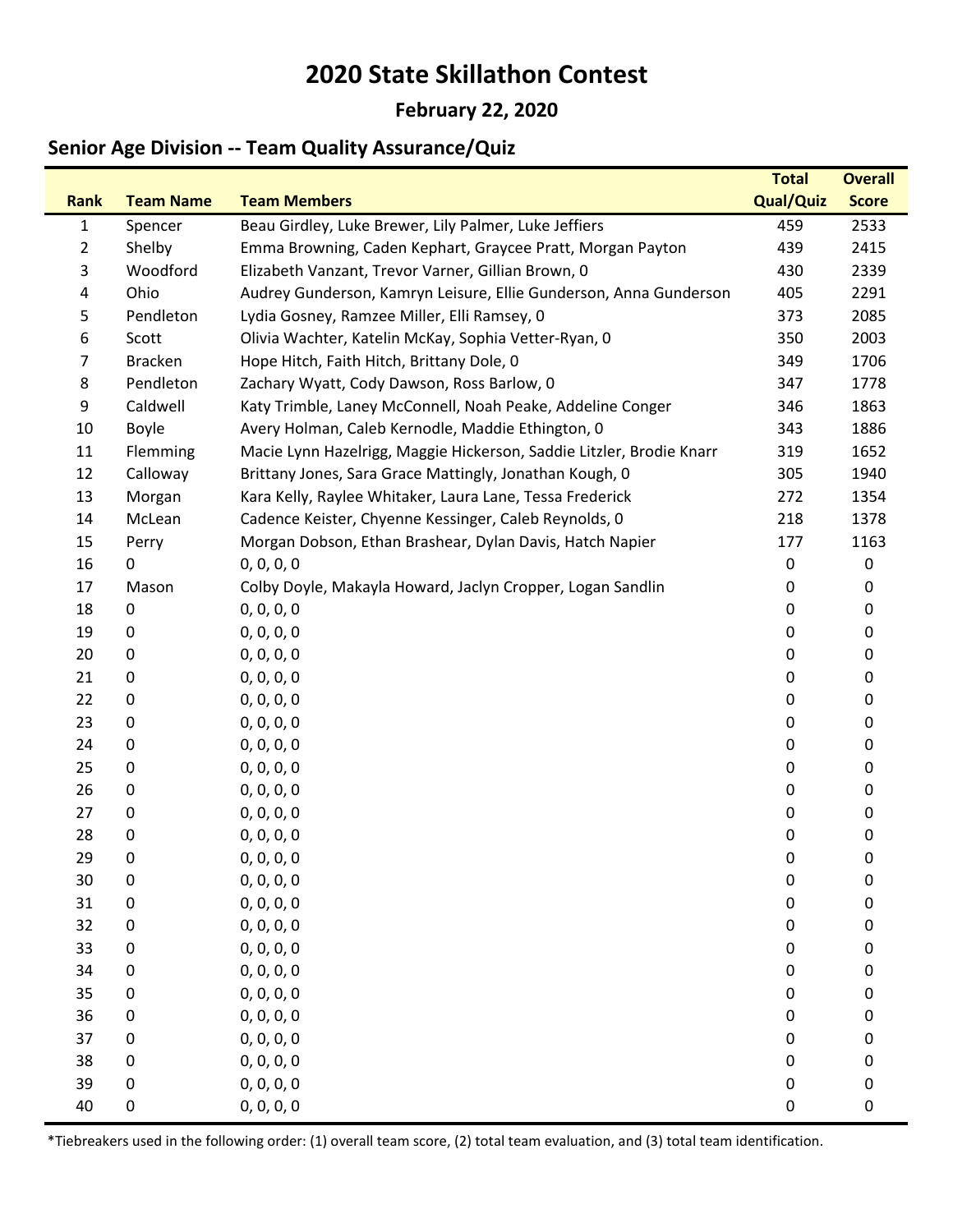### **February 22, 2020**

### **Senior Age Division -- Individual Overall Score**

|                  |                             |               | <b>Overall</b> | <b>Total</b>           | <b>Total</b>      |
|------------------|-----------------------------|---------------|----------------|------------------------|-------------------|
| <b>Rank</b>      | <b>Name</b>                 | <b>County</b> | <b>Score</b>   | <b>Qual Assur/Quiz</b> | <b>Evaluation</b> |
| $\mathbf{1}$     | Elizabeth Vanzant           | Woodford      | 762            | 83                     | 179               |
| $\overline{2}$   | Alaina Brockman             | Taylor        | 730            | 90                     | 170               |
| 3                | Luke Brewer                 | Spencer       | 719            | 86                     | 178               |
| $\overline{4}$   | Comfort Gimba               | Mercer        | 708            | 88                     | 190               |
| 5                | <b>Emma Browning</b>        | Shelby        | 705            | 94                     | 196               |
| $\boldsymbol{6}$ | Lily Palmer                 | Spencer       | 701            | 86                     | 180               |
| 7                | <b>Beau Girdley</b>         | Spencer       | 700            | 87                     | 178               |
| 8                | Will Leslie                 | Webster       | 700            | 82                     | 188               |
| 9                | <b>Riley Martin</b>         | Spencer       | 692            | 84                     | 188               |
| 10               | Caden Kephart               | Shelby        | 691            | 90                     | 176               |
| 11               | <b>Audrey Gunderson</b>     | Ohio          | 684            | 88                     | 176               |
| 12               | Lyndsey Garrett             | Nicholas      | 684            | 80                     | 179               |
| 13               | Gillian Brown               | Woodford      | 668            | 75                     | 178               |
| 14               | <b>Sara Grace Mattingly</b> | Calloway      | 648            | 67                     | 171               |
| 15               | Luke Jeffiers               | Spencer       | 638            | 75                     | 158               |
| 16               | Ramzee Miller               | Pendleton     | 632            | 82                     | 170               |
| 17               | Kamryn Leisure              | Ohio          | 630            | 79                     | 176               |
| 18               | Katelin McKay               | Scott         | 630            | 74                     | 181               |
| 19               | Lydia Gosney                | Pendleton     | 629            | 92                     | 152               |
| 20               | Graycee Pratt               | Shelby        | 628            | 79                     | 174               |
| 21               | Anna Gunderson              | Ohio          | 624            | 51                     | 173               |
| 22               | Olivia Wachter              | Scott         | 615            | 84                     | 166               |
| 23               | Katy Trimble                | Caldwell      | 615            | 81                     | 184               |
| 24               | Morgan Payton               | Shelby        | 613            | 78                     | 180               |
| 25               | Ellie Gunderson             | Ohio          | 603            | 59                     | 164               |

\*Tiebreakers used in the following order: (1) total quality assurance/quiz, (2) total evaluation, (3) total identification, (4) general livestocklivestock quiz, (5) individual quality assurance, (6) retail meat cut classes, (7) hay class, (8) fleece class, (9) retail meat cut identification, (10) livestock feedstuffs identification, (11) livestock equipment identification, (12) livestock breeds identification, and (13) youngest contestant.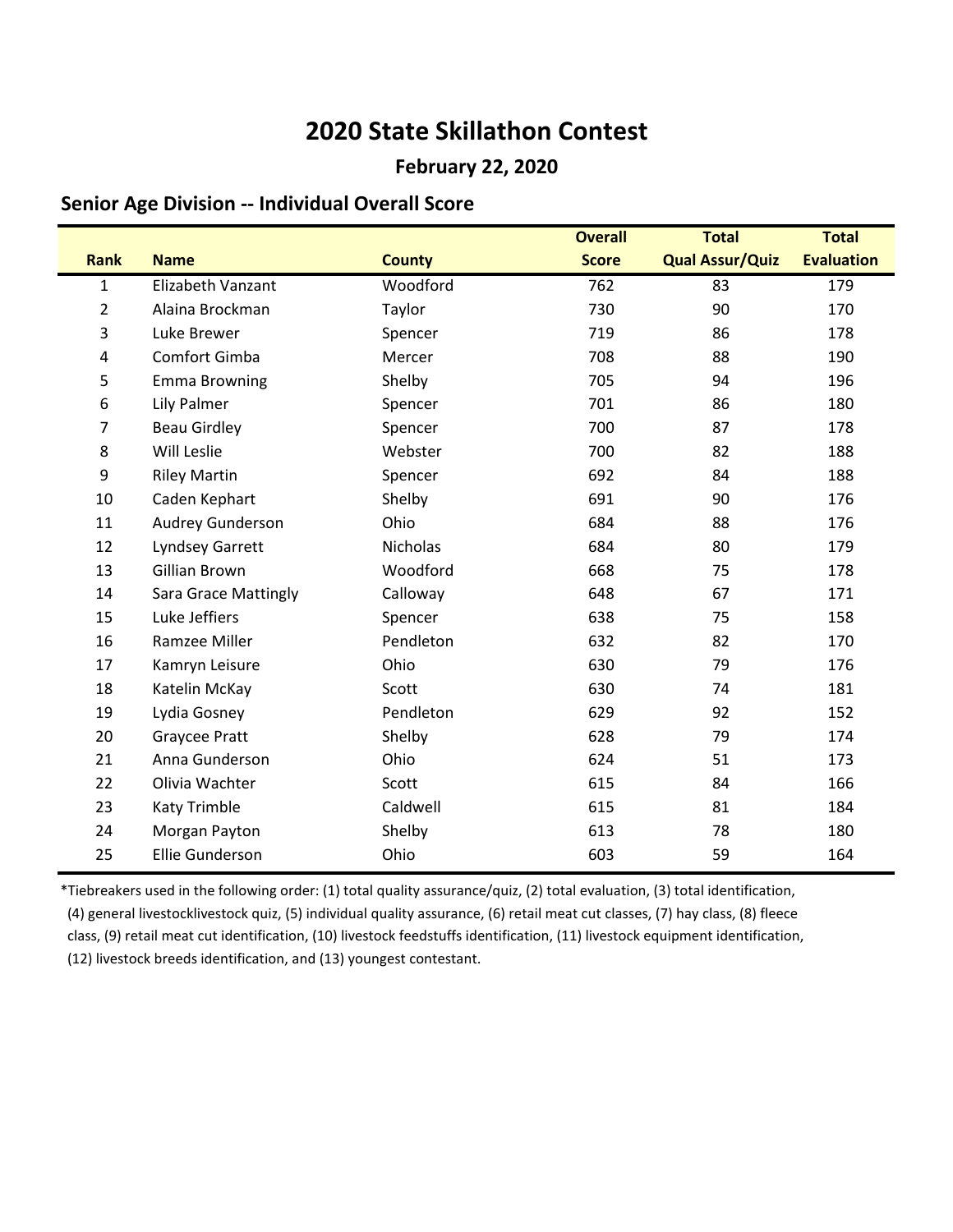## **February 22, 2020**

## **Senior Age Division -- Team Overall**

|                |                  |                                                                      | <b>Overall</b> | <b>Total</b>      |
|----------------|------------------|----------------------------------------------------------------------|----------------|-------------------|
| <b>Rank</b>    | <b>Team Name</b> | <b>Team Members</b>                                                  | <b>Score</b>   | <b>Evaluation</b> |
| $\mathbf{1}$   | Spencer          | Luke Brewer, Lily Palmer, Beau Girdley, Luke Jeffiers                | 2533           | 749               |
| $\overline{2}$ | Shelby           | Emma Browning, Caden Kephart, Graycee Pratt, Morgan Payton           | 2415           | 761               |
| 3              | Woodford         | Elizabeth Vanzant, Gillian Brown, Trevor Varner, 0                   | 2339           | 699               |
| 4              | Ohio             | Audrey Gunderson, Kamryn Leisure, Anna Gunderson, Ellie Gunderson    | 2312           | 720               |
| 5              | Pendleton        | Ramzee Miller, Lydia Gosney, Elli Ramsey, 0                          | 2085           | 712               |
| 6              | Scott            | Katelin McKay, Olivia Wachter, Sophia Vetter-Ryan, 0                 | 2003           | 723               |
| 7              | Calloway         | Sara Grace Mattingly, Brittany Jones, Jonathan Kough, 0              | 1940           | 650               |
| 8              | Boyle            | Caleb Kernodle, Maddie Ethington, Avery Holman, 0                    | 1886           | 703               |
| 9              | Caldwell         | Katy Trimble, Laney McConnell, Addeline Conger, Noah Peake           | 1865           | 666               |
| 10             | Pendleton        | Zachary Wyatt, Cody Dawson, Ross Barlow, 0                           | 1778           | 621               |
| 11             | Flemming         | Maggie Hickerson, Brodie Knarr, Macie Lynn Hazelrigg, Saddie Litzler | 1747           | 604               |
| 12             | <b>Bracken</b>   | Faith Hitch, Hope Hitch, Brittany Dole, 0                            | 1706           | 637               |
| 13             | McLean           | Cadence Keister, Caleb Reynolds, Chyenne Kessinger, 0                | 1378           | 645               |
| 14             | Morgan           | Kara Kelly, Laura Lane, Tessa Frederick, Raylee Whitaker             | 1377           | 557               |
| 15             | Perry            | Morgan Dobson, Hatch Napier, Dylan Davis, Ethan Brashear             | 1216           | 637               |
| 16             | $\mathbf 0$      | 0, 0, 0, 0                                                           | 0              | 0                 |
| 17             | Mason            | Colby Doyle, Makayla Howard, Jaclyn Cropper, Logan Sandlin           | 0              | 0                 |
| 18             | 0                | 0, 0, 0, 0                                                           | 0              | 0                 |
| 19             | 0                | 0, 0, 0, 0                                                           | 0              | 0                 |
| 20             | $\pmb{0}$        | 0, 0, 0, 0                                                           | 0              | 0                 |
| 21             | 0                | 0, 0, 0, 0                                                           | 0              | 0                 |
| 22             | $\pmb{0}$        | 0, 0, 0, 0                                                           | 0              | 0                 |
| 23             | 0                | 0, 0, 0, 0                                                           | 0              | 0                 |
| 24             | $\pmb{0}$        | 0, 0, 0, 0                                                           | 0              | 0                 |
| 25             | 0                | 0, 0, 0, 0                                                           | 0              | 0                 |
| 26             | $\pmb{0}$        | 0, 0, 0, 0                                                           | 0              | 0                 |
| 27             | $\pmb{0}$        | 0, 0, 0, 0                                                           | 0              | 0                 |
| 28             | 0                | 0, 0, 0, 0                                                           | 0              | 0                 |
| 29             | 0                | 0, 0, 0, 0                                                           | 0              | 0                 |
| 30             | 0                | 0, 0, 0, 0                                                           | 0              | 0                 |
| 31             | 0                | 0, 0, 0, 0                                                           | $\pmb{0}$      | 0                 |
| 32             | 0                | 0, 0, 0, 0                                                           | 0              | 0                 |
| 33             | 0                | 0, 0, 0, 0                                                           | 0              | 0                 |
| 34             | 0                | 0, 0, 0, 0                                                           | 0              | 0                 |
| 35             | 0                | 0, 0, 0, 0                                                           | 0              | 0                 |
| 36             | 0                | 0, 0, 0, 0                                                           | $\pmb{0}$      | 0                 |
| 37             | 0                | 0, 0, 0, 0                                                           | 0              | 0                 |
| 38             | 0                | 0, 0, 0, 0                                                           | 0              | 0                 |
| 39             | 0                | 0, 0, 0, 0                                                           | 0              | 0                 |
| 40             | $\pmb{0}$        | 0, 0, 0, 0                                                           | 0              | 0                 |

\*Tiebreakers used in the following order: (1) total team evaluation, (2) total team quality assurance/quiz, and (3) total team identification.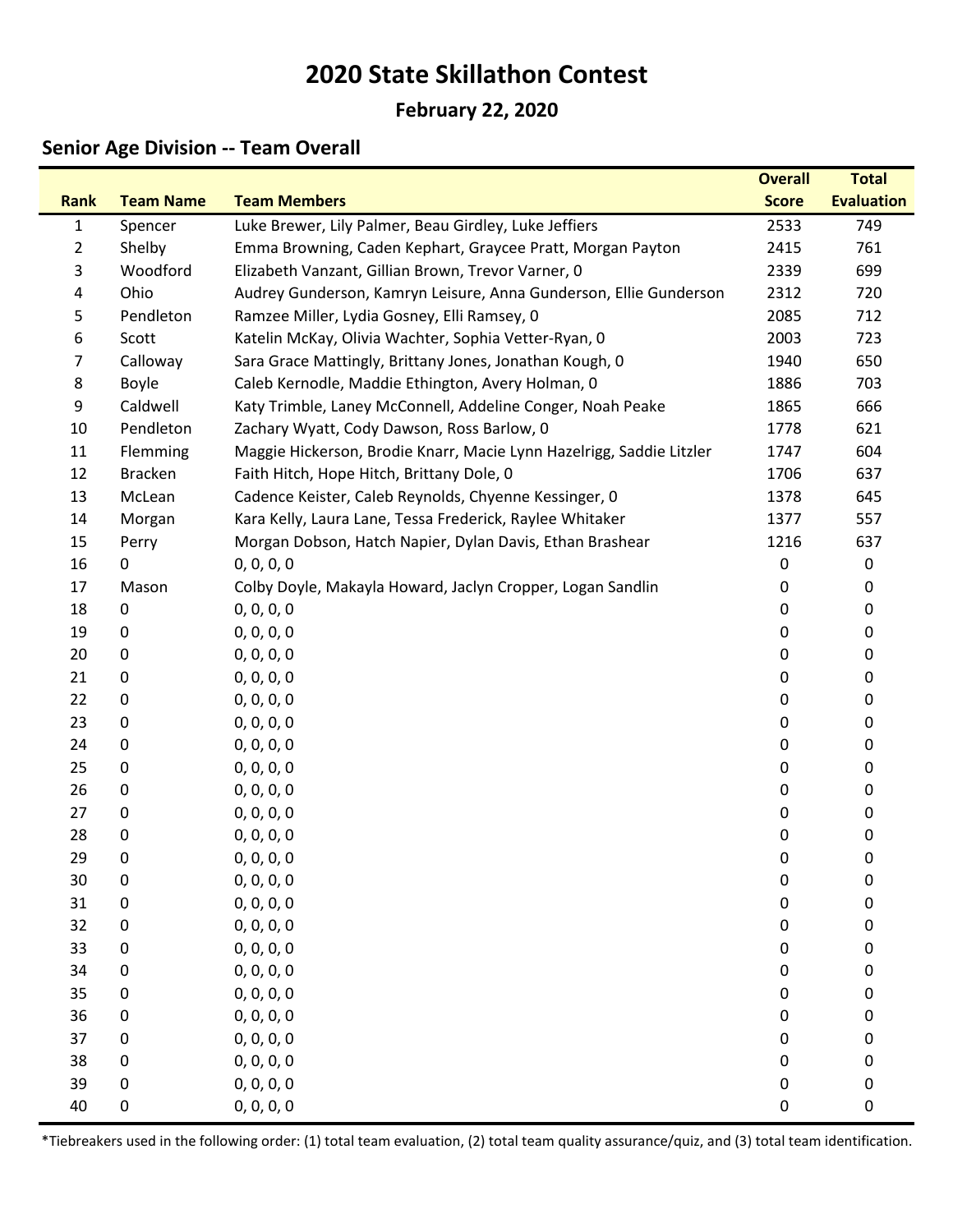**February 22, 2020**

|                       |                |                |               |              | <b>Identification Classes</b> |               |               |               | <b>Evaluation Classes</b> |               |               |               | <b>Quality Assurance</b> |               |               | <b>INDIV.</b>    |                |             |             |             |
|-----------------------|----------------|----------------|---------------|--------------|-------------------------------|---------------|---------------|---------------|---------------------------|---------------|---------------|---------------|--------------------------|---------------|---------------|------------------|----------------|-------------|-------------|-------------|
|                       |                |                | <b>INDIV.</b> | <b>INDIV</b> | <b>INDIV.</b>                 | <b>INDIV.</b> | <b>INDIV.</b> | <b>INDIV.</b> | <b>INDIV.</b>             | <b>INDIV.</b> | <b>INDIV.</b> | <b>INDIV.</b> |                          | <b>INDIV.</b> | <b>INDIV.</b> | <b>Tot. Qual</b> | <b>INDIV</b>   | <b>TEAM</b> | <b>TEAM</b> | <b>TEAM</b> |
|                       | ID             |                | <b>Meat</b>   | Feed         | <b>Breed</b>                  | Equip.        | Meat I        | Meat 1        | Meat 2                    | Hay           | <b>Fleece</b> | Qual.         | <b>INDIV.</b>            | <b>Total</b>  | <b>Total</b>  | Assur./          | <b>Overall</b> | Qual.       | Brdg/       | Feed/       |
| <b>Name</b>           |                | No. County     | I.D.          | I.D.         | I.D.                          | I.D.          | <b>Class</b>  | Quest.        | <b>Class</b>              | <b>Class</b>  | <b>Class</b>  | Assur.        | Quiz                     | ID            | Eval.         | Quiz             | <b>Total</b>   | Assur.      | <b>Mktg</b> | Perf.       |
|                       |                |                |               |              |                               |               |               |               | Team 1                    |               |               |               |                          |               |               |                  |                |             |             |             |
| <b>Faith Hitch</b>    |                | 1A Bracken     | 85            | 40           | 110                           | 95            | 48            | 20            | 34                        | 50            |               | 40            | 34                       | 330           | 152           | 74               | 556            |             |             |             |
| Hope Hitch            | 1B             | <b>Bracken</b> | 75            | 35           | 65                            | 80            | 44            | 10            | 26                        | 50            |               | 40            | 36                       | 255           | 130           | 76               | 461            | 149         | 148         | 50          |
| <b>Brittany Dole</b>  | 1 <sup>C</sup> | <b>Bracken</b> | 55            | 20           | 25                            | 35            | 42            | 50            | 22                        | 43            |               | 30            | 20                       | 135           | 157           | 50               | 342            |             |             |             |
|                       | 1D             |                |               |              |                               |               |               |               |                           |               |               |               |                          |               |               |                  |                |             |             |             |
|                       |                |                |               |              |                               |               |               |               | Team 2                    |               |               |               |                          |               |               |                  |                |             |             |             |
| Avery Holman          |                | 2A Boyle       | 65            | 20           | 45                            | 95            | 42            | 40            | 48                        | 38            |               | 50            | 38                       | 225           | 168           | 88               | 481            |             |             |             |
| Caleb Kernodle        | 2B             | Boyle          | 100           | 55           | 75                            | 95            | 48            | 40            | 32                        | 50            |               | 50            | 20                       | 325           | 170           | 70               | 565            | 122         | 149         | 30          |
| Maddie Ethington      | 2C             | Boyle          | 115           | 45           | 50                            | 80            | 38            | 50            | 48                        | 50            |               | 45            | 18                       | 290           | 186           | 63               | 539            |             |             |             |
|                       | 2D             |                |               |              |                               |               |               |               |                           |               |               |               |                          |               |               |                  |                |             |             |             |
|                       |                |                |               |              |                               |               |               |               | Team <sub>3</sub>         |               |               |               |                          |               |               |                  |                |             |             |             |
| <b>Brittany Jones</b> | 3A             | Calloway       | 70            | 20           | 95                            | 100           | 42            | 40            | 50                        | 23            |               | 45            | 32                       | 285           | 155           | 77               | 517            |             |             |             |
| Sara Grace Mattingly  | 3B             | Calloway       | 135           | 65           | 110                           | 100           | 48            | 30            | 48                        | 45            |               | 35            | 32                       | 410           | 171           | 67               | 648            | 98          | 130         | 36          |
| Jonathan Kough        | 3C             | Calloway       | 80            | 40           | 80                            | 90            | 48            | 30            | 32                        | 48            |               | 35            | 28                       | 290           | 158           | 63               | 511            |             |             |             |
|                       | 3D             |                |               |              |                               |               |               |               |                           |               |               |               |                          |               |               |                  |                |             |             |             |
|                       |                |                |               |              |                               |               |               |               | Team 4                    |               |               |               |                          |               |               |                  |                |             |             |             |
| Macie Lynn Hazelrigg  | 4A             | Flemming       | 65            | 35           | 85                            | 85            | 38            | 20            | 24                        | 45            |               | 45            | 32                       | 270           | 127           | 77               | 474            |             |             |             |
| Maggie Hickerson      | 4B<br>4C       | Flemming       | 70            | 30           | 90                            | 100           | 48<br>42      | 40<br>40      | 32<br>42                  | 50<br>50      |               | 40<br>40      | 30<br>20                 | 290           | 170           | 70<br>60         | 530<br>389     | 112         | 110         | 37          |
| Saddie Litzler        | 4D             | Flemming       | 60<br>55      | 15<br>45     | 30<br>95                      | 50<br>75      | 50            | 30            | 38                        | 42            |               | 30            | 24                       | 155<br>270    | 174<br>160    | 54               | 484            |             |             |             |
| <b>Brodie Knarr</b>   |                | Flemming       |               |              |                               |               |               |               | Team 5                    |               |               |               |                          |               |               |                  |                |             |             |             |
|                       | 5A             |                |               |              |                               |               |               |               |                           |               |               |               |                          |               |               |                  |                |             |             |             |
|                       | 5B             |                |               |              |                               |               |               |               |                           |               |               |               |                          |               |               |                  |                |             |             |             |
|                       | 5C             |                |               |              |                               |               |               |               |                           |               |               |               |                          |               |               |                  |                |             |             |             |
|                       | 5D             |                |               |              |                               |               |               |               |                           |               |               |               |                          |               |               |                  |                |             |             |             |
|                       |                |                |               |              |                               |               |               |               | Team 6                    |               |               |               |                          |               |               |                  |                |             |             |             |
| Colby Doyle           |                | 6A Mason       |               |              |                               |               |               |               |                           |               |               |               |                          |               |               |                  |                |             |             |             |
| Makayla Howard        | 6B             | Mason          |               |              |                               |               |               |               |                           |               |               |               |                          |               |               |                  |                |             |             |             |
| Jaclyn Cropper        | 6C             | Mason          |               |              |                               |               |               |               |                           |               |               |               |                          |               |               |                  |                |             |             |             |
| Logan Sandlin         | 6D             | Mason          |               |              |                               |               |               |               |                           |               |               |               |                          |               |               |                  |                |             |             |             |
|                       |                |                |               |              |                               |               |               |               | Team <sub>7</sub>         |               |               |               |                          |               |               |                  |                |             |             |             |
| Cadence Keister       |                | 7A McLean      | 55            | 25           | 85                            | 75            | 50            | 40            | 48                        | 38            |               | 30            | 26                       | 240           | 176           | 56               | 472            |             |             |             |
| Chyenne Kessinger     | $7\mathsf{B}$  | McLean         | 40            | 10           | 25                            | 20            | 36            | 30            | 48                        | 36            |               | 35            | 16                       | 95            | 150           | 51               | 296            |             |             |             |
| Caleb Reynolds        | $7\mathrm{C}$  | McLean         | 45            | 35           | 35                            | 65            | 48            | 50            | 48                        | 38            |               | 20            | 14                       | 180           | 184           | 34               | 398            | 77          | 112         | 23          |
|                       | 7 <sub>D</sub> |                |               |              |                               |               |               |               |                           |               |               |               |                          |               |               |                  |                |             |             |             |
|                       |                |                |               |              |                               |               |               |               | Team 8                    |               |               |               |                          |               |               |                  |                |             |             |             |
|                       | 8A             |                |               |              |                               |               |               |               |                           |               |               |               |                          |               |               |                  |                |             |             |             |
|                       | 8B             |                |               |              |                               |               |               |               |                           |               |               |               |                          |               |               |                  |                |             |             |             |
|                       | 8C             |                |               |              |                               |               |               |               |                           |               |               |               |                          |               |               |                  |                |             |             |             |
|                       | 8D             |                |               |              |                               |               |               |               |                           |               |               |               |                          |               |               |                  |                |             |             |             |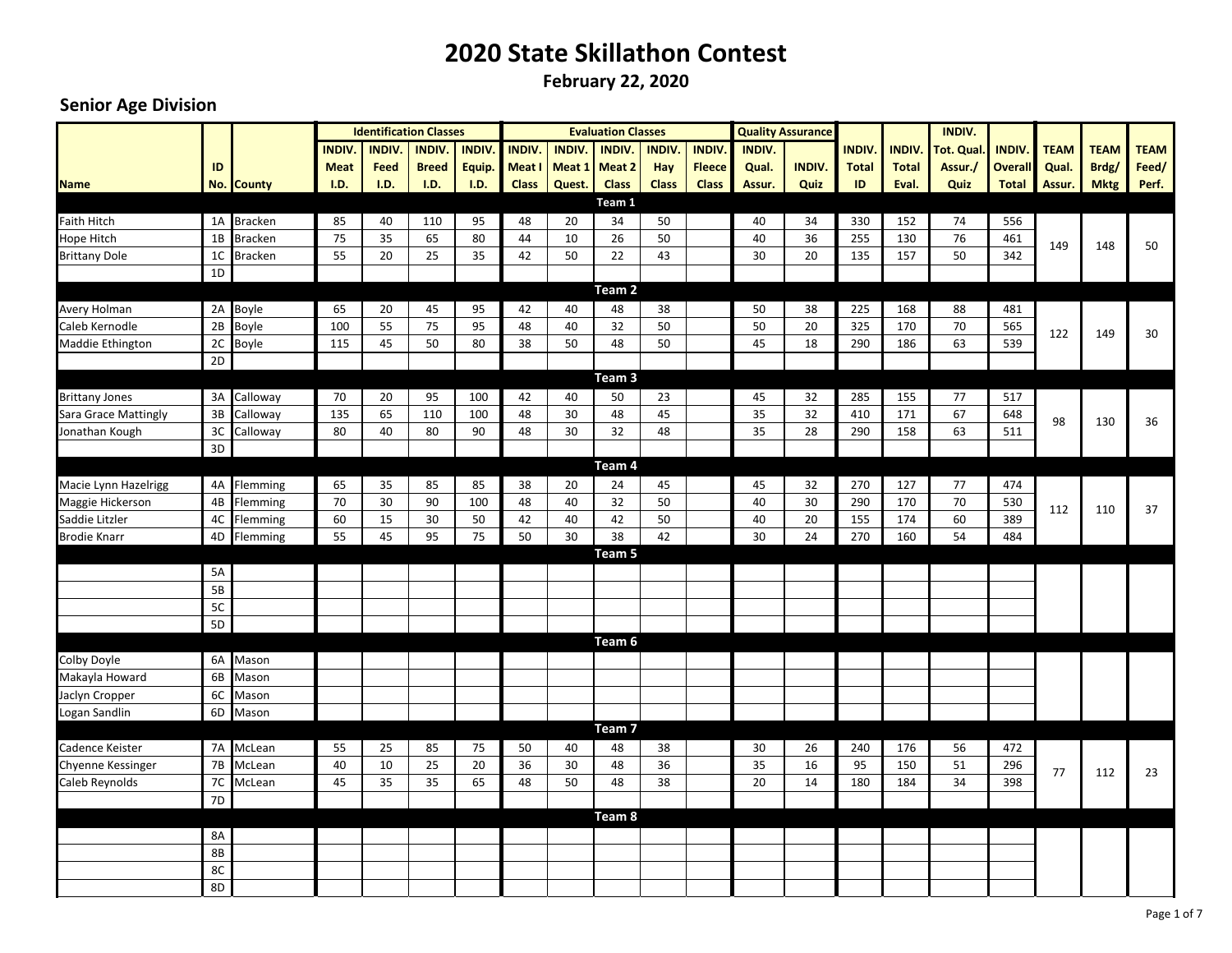**February 22, 2020**

|                         |            |                   |              |              | <b>Identification Classes</b> |              |              |               | <b>Evaluation Classes</b> |              |               |               | <b>Quality Assurance</b> |              |               | <b>INDIV.</b>    |              |             |             |             |
|-------------------------|------------|-------------------|--------------|--------------|-------------------------------|--------------|--------------|---------------|---------------------------|--------------|---------------|---------------|--------------------------|--------------|---------------|------------------|--------------|-------------|-------------|-------------|
|                         |            |                   | <b>INDIV</b> | <b>INDIV</b> | <b>INDIV</b>                  | <b>INDIV</b> | <b>INDIV</b> | <b>INDIV.</b> | <b>INDIV.</b>             | <b>INDIV</b> | <b>INDIV</b>  | <b>INDIV.</b> |                          | <b>INDIV</b> | <b>INDIV.</b> | <b>Tot. Qual</b> | <b>INDIV</b> | <b>TEAM</b> | <b>TEAM</b> | <b>TEAM</b> |
|                         | ID         |                   | <b>Meat</b>  | Feed         | <b>Breed</b>                  | Equip.       | Meat I       | Meat 1        | Meat 2                    | Hay          | <b>Fleece</b> | Qual.         | <b>INDIV.</b>            | <b>Total</b> | <b>Total</b>  | Assur./          | Overall      | Qual.       | Brdg/       | Feed/       |
| <b>Name</b>             |            | <b>No. County</b> | I.D.         | I.D.         | <b>I.D.</b>                   | I.D.         | <b>Class</b> | Quest.        | <b>Class</b>              | <b>Class</b> | <b>Class</b>  | Assur.        | Quiz                     | ID           | Eval.         | Quiz             | <b>Total</b> | Assur.      | <b>Mktg</b> | Perf.       |
|                         |            |                   |              |              |                               |              |              |               | Team 9                    |              |               |               |                          |              |               |                  |              |             |             |             |
| Raylee Whitaker         |            | 9A Morgan         | 60           | 10           | 40                            | 40           | 42           | 10            | 42                        | 18           |               | 35            | 26                       | 150          | 112           | 61               | 323          |             |             |             |
| Kara Kelly              | 9B         | Morgan            | 65           | 15           | 60                            | 75           | 42           | 40            | 32                        | 48           |               | 35            | 28                       | 215          | 162           | 63               | 440          | 91          | 92          | 22          |
| Laura Lane              |            | 9C Morgan         | 55           | 25           | 25                            | 100          | 42           | 30            | 34                        | 18           |               | 35            | 22                       | 205          | 124           | 57               | 386          |             |             |             |
| Tessa Frederick         |            | 9D Morgan         | 55           | 25           | 35                            | 30           | 42           | 40            | 50                        | 25           |               | 20            | 24                       | 145          | 157           | 44               | 346          |             |             |             |
|                         |            |                   |              |              |                               |              |              |               | Team 10                   |              |               |               |                          |              |               |                  |              |             |             |             |
| Kamryn Leisure          |            | 10A Ohio          | 75           | 85           | 115                           | 100          | 48           | 30            | 48                        | 50           |               | 45            | 34                       | 375          | 176           | 79               | 630          |             |             |             |
| <b>Ellie Gunderson</b>  | 10B        | Ohio              | 95           | 80           | 110                           | 95           | 50           | 30            | 48                        | 36           |               | 35            | 24                       | 380          | 164           | 59               | 603          | 179         | 145         | 50          |
| Anna Gunderson          | 10C        | Ohio              | 130          | 70           | 110                           | 90           | 50           | 30            | 50                        | 43           |               | 35            | 16                       | 400          | 173           | 51               | 624          |             |             |             |
| <b>Audrey Gunderson</b> |            | 10D Ohio          | 115          | 90           | 115                           | 100          | 48           | 30            | 48                        | 50           |               | 50            | 38                       | 420          | 176           | 88               | 684          |             |             |             |
|                         |            |                   |              |              |                               |              |              |               | Team 11                   |              |               |               |                          |              |               |                  |              |             |             |             |
| Zachary Wyatt           |            | 11A Pendleton     | 70           | 70           | 120                           | 95           | 48           |               | 46                        | 50           |               | 50            | 32                       | 355          | 144           | 82               | 581          |             |             |             |
|                         | 11B        |                   |              |              |                               |              |              |               |                           |              |               |               |                          |              |               |                  |              | 137         | 134         | 41          |
| Cody Dawson             |            | 11C Pendleton     | 50           | 30           | 80                            | 80           | 42           | 40            | 30                        | 42           |               | 40            | 28                       | 240          | 154           | 68               | 462          |             |             |             |
| <b>Ross Barlow</b>      |            | 11D Pendleton     | 40           | 35           | 70                            | 70           | 42           | 20            | 38                        | 48           |               | 40            | 20                       | 215          | 148           | 60               | 423          |             |             |             |
|                         |            |                   |              |              |                               |              |              |               | Team 12                   |              |               |               |                          |              |               |                  |              |             |             |             |
| Lydia Gosney            |            | 12A Pendleton     | 90           | 90           | 105                           | 100          | 48           | 30            | 24                        | 50           |               | 50            | 42                       | 385          | 152           | 92               | 629          |             |             |             |
|                         | 12B<br>12C | Pendleton         | 95           | 50           |                               |              | 42           |               |                           | 50           |               | 50            |                          | 380          |               |                  | 632          | 128         | 156         | 46          |
| <b>Ramzee Miller</b>    |            |                   |              | 45           | 135<br>70                     | 100<br>45    | 50           | 30<br>40      | 48<br>48                  | 50           |               | 45            | 32<br>26                 | 235          | 170<br>188    | 82<br>71         | 494          |             |             |             |
| Elli Ramsey             | 12D        | Pendleton         | 75           |              |                               |              |              |               | Team 13                   |              |               |               |                          |              |               |                  |              |             |             |             |
| Morgan Dobson           |            | 13A Perry         | 70           | 30           | 75                            | 75           | 42           | 40            | 48                        | 42           |               | 50            | 28                       | 250          | 172           | 78               | 500          |             |             |             |
| Hatch Napier            |            | 13B Perry         | 40           | 15           | 30                            | 10           | 50           | 40            | 34                        | 45           |               | 10            | 12                       | 95           | 169           | 22               | 286          |             |             |             |
| <b>Dylan Davis</b>      |            | 13C Perry         | 25           | 20           | 35                            |              | 50           | 40            | 24                        | 45           |               | 10            | 16                       | 80           | 159           | 26               | 265          | 28          | 101         | 36          |
| Ethan Brashear          | 13D        | Perry             | 25           | 25           | 5                             | 5            | 42           | 10            | 38                        | 38           |               | 35            | 10                       | 60           | 128           | 45               | 233          |             |             |             |
|                         |            |                   |              |              |                               |              |              |               | Team 14                   |              |               |               |                          |              |               |                  |              |             |             |             |
| Olivia Wachter          |            | 14A Scott         | 75           | 55           | 140                           | 95           | 42           | 40            | 46                        | 38           |               | 50            | 34                       | 365          | 166           | 84               | 615          |             |             |             |
| Katelin McKay           | 14B        | Scott             | 100          | 60           | 125                           | 90           | 50           | 40            | 48                        | 43           |               | 40            | 34                       | 375          | 181           | 74               | 630          |             |             |             |
| Sophia Vetter-Ryan      | 14C        | Scott             | 40           | 40           | 45                            | 65           | 42           | 50            | 50                        | 40           |               | 45            | 28                       | 190          | 182           | 73               | 445          | 119         | 146         | 48          |
|                         | 14D        |                   |              |              |                               |              |              |               |                           |              |               |               |                          |              |               |                  |              |             |             |             |
|                         |            |                   |              |              |                               |              |              |               | Team 15                   |              |               |               |                          |              |               |                  |              |             |             |             |
| <b>Emma Browning</b>    |            | 15A Shelby        | 120          | 65           | 135                           | 95           | 50           | 50            | 48                        | 48           |               | 50            | 44                       | 415          | 196           | 94               | 705          |             |             |             |
| Caden Kephart           |            | 15B Shelby        | 125          | 65           | 135                           | 100          | 50           | 30            | 46                        | 50           |               | 50            | 40                       | 425          | 176           | 90               | 691          | 176         | 183         | 32          |
| Morgan Payton           |            | 15C Shelby        | 120          | 50           | 85                            | 100          | 50           | 30            | 50                        | 50           |               | 50            | 28                       | 355          | 180           | 78               | 613          |             |             |             |
| <b>Graycee Pratt</b>    |            | 15D Shelby        | 110          | 65           | 100                           | 100          | 48           | 30            | 48                        | 48           |               | 45            | 34                       | 375          | 174           | 79               | 628          |             |             |             |
|                         |            |                   |              |              |                               |              |              |               | Team 16                   |              |               |               |                          |              |               |                  |              |             |             |             |
| Luke Brewer             | 16A        | Spencer           | 140          | 70           | 145                           | 100          | 48           | 30            | 50                        | 50           |               | 50            | 36                       | 455          | 178           | 86               | 719          |             |             |             |
| Luke Jeffiers           | 16B        | Spencer           | 75           | 95           | 135                           | 100          | 50           | 30            | 48                        | 30           |               | 45            | 30                       | 405          | 158           | 75               | 638          | 200         | 163         | 50          |
| <b>Beau Girdley</b>     | 16C        | Spencer           | 130          | 80           | 125                           | 100          | 50           | 30            | 48                        | 50           |               | 45            | 42                       | 435          | 178           | 87               | 700          |             |             |             |
| <b>Lily Palmer</b>      |            | 16D Spencer       | 145          | 80           | 110                           | 100          | 50           | 30            | 50                        | 50           |               | 50            | 36                       | 435          | 180           | 86               | 701          |             |             |             |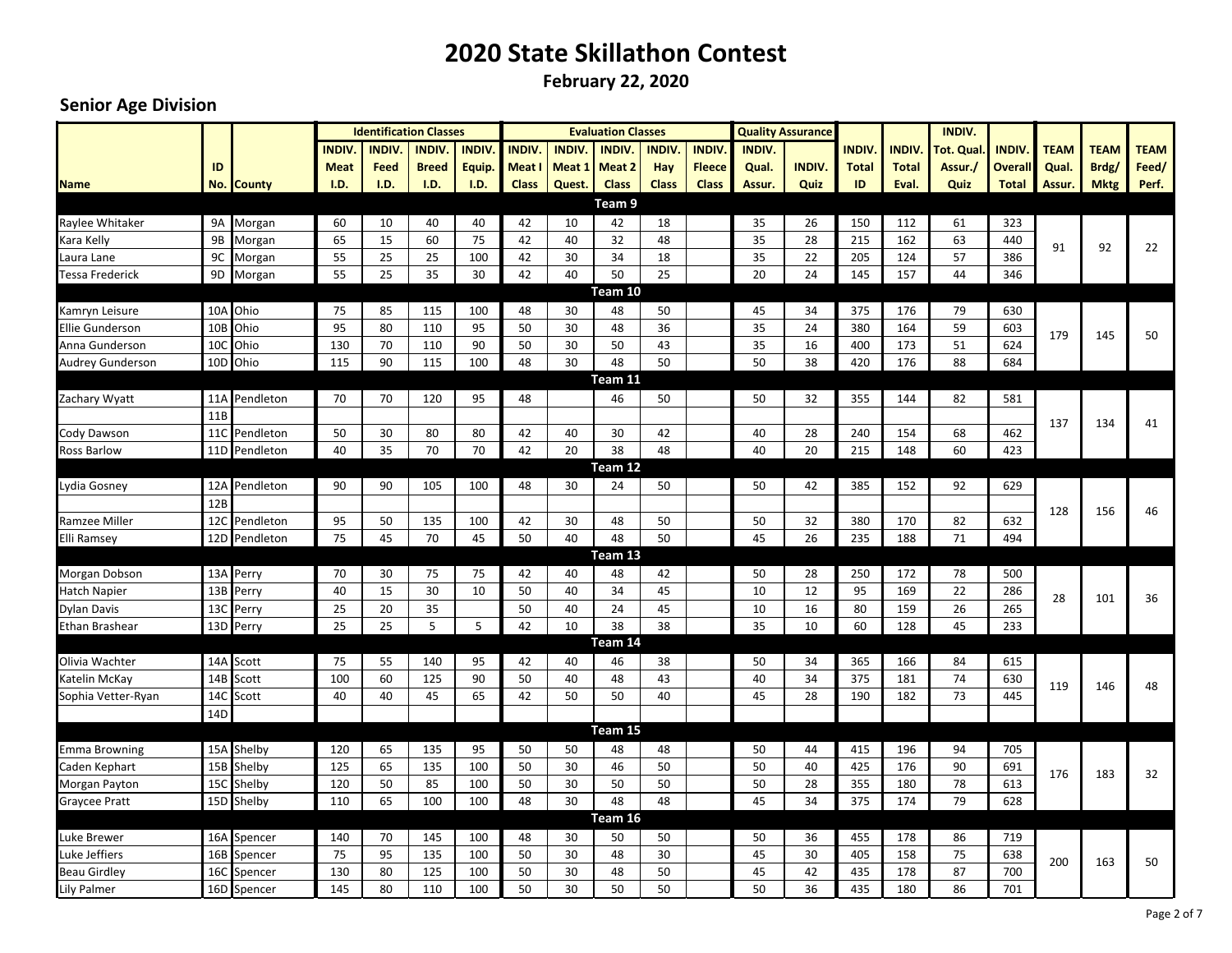**February 22, 2020**

|                      |                 |              |               |               | <b>Identification Classes</b> |               |               |                             | <b>Evaluation Classes</b> |               |               |               | <b>Quality Assurance</b> |               |               | INDIV.            |                |             |             |             |
|----------------------|-----------------|--------------|---------------|---------------|-------------------------------|---------------|---------------|-----------------------------|---------------------------|---------------|---------------|---------------|--------------------------|---------------|---------------|-------------------|----------------|-------------|-------------|-------------|
|                      |                 |              | <b>INDIV.</b> | <b>INDIV.</b> | <b>INDIV.</b>                 | <b>INDIV.</b> | <b>INDIV.</b> | <b>INDIV.</b>               | <b>INDIV.</b>             | <b>INDIV.</b> | <b>INDIV.</b> | <b>INDIV.</b> |                          | <b>INDIV.</b> | <b>INDIV.</b> | <b>Tot. Qual.</b> | <b>INDIV.</b>  | <b>TEAM</b> | <b>TEAM</b> | <b>TEAM</b> |
|                      | ID              |              | <b>Meat</b>   | Feed          | <b>Breed</b>                  |               |               | Equip. Meat I Meat 1 Meat 2 |                           | Hay           | <b>Fleece</b> | Qual.         | <b>INDIV.</b>            | <b>Total</b>  | <b>Total</b>  | Assur./           | <b>Overall</b> | Qual.       | Brdg/       | Feed/       |
| <b>Name</b>          |                 | No. County   | I.D.          | I.D.          | I.D.                          | I.D.          | <b>Class</b>  | Quest.                      | <b>Class</b>              | <b>Class</b>  | <b>Class</b>  | Assur.        | Quiz                     | ID            | Eval.         | Quiz              | <b>Total</b>   | Assur.      | <b>Mktg</b> | Perf.       |
|                      |                 |              |               |               |                               |               |               |                             | Team 17                   |               |               |               |                          |               |               |                   |                |             |             |             |
| Elizabeth Vanzant    |                 | 17A Woodford | 145           | 115           | 140                           | 100           | 48            | 40                          | 50                        | 41            |               | 45            | 38                       | 500           | 179           | 83                | 762            |             |             |             |
| Gillian Brown        |                 | 17B Woodford | 110           | 85            | 120                           | 100           | 50            | 30                          | 50                        | 48            |               | 45            | 30                       | 415           | 178           | 75                | 668            | 193         | 152         | 48          |
| <b>Trevor Varner</b> |                 | 17C Woodford | 65            | 75            | 75                            | 80            | 50            | 20                          | 22                        | 50            |               | 45            | 34                       | 295           | 142           | 79                | 516            |             |             |             |
|                      | 17 <sub>D</sub> |              |               |               |                               |               |               |                             |                           |               |               |               |                          |               |               |                   |                |             |             |             |
|                      |                 |              |               |               |                               |               |               |                             | Team 18                   |               |               |               |                          |               |               |                   |                |             |             |             |
| Addeline Conger      |                 | 18A Caldwell | 65            | 55            | 60                            | 65            | 50            | 40                          | 50                        | 43            |               | 25            | 26                       | 245           | 183           | 51                | 479            |             |             |             |
| Katy Trimble         |                 | 18B Caldwell | 75            | 40            | 140                           | 95            | 42            | 50                          | 42                        | 50            |               | 45            | 36                       | 350           | 184           | 81                | 615            | 138         | 128         | 23          |
| Laney McConnell      |                 | 18C Caldwell | 95            | 40            | 65                            | 70            | 36            | $20\,$                      | 42                        | 50            |               | 40            | $24$                     | 270           | 148           | 64                | 482            |             |             |             |
| Noah Peake           |                 | 18D Caldwell | 75            | 35            | 95                            | 75            | 48            | 20                          | 24                        | 42            |               | 35            | 28                       | 280           | 134           | 63                | 477            |             |             |             |
|                      |                 |              |               |               |                               |               |               |                             | Team 19                   |               |               |               |                          |               |               |                   |                |             |             |             |
|                      | 19A             |              |               |               |                               |               |               |                             |                           |               |               |               |                          |               |               |                   |                |             |             |             |
|                      | 19B             |              |               |               |                               |               |               |                             |                           |               |               |               |                          |               |               |                   |                |             |             |             |
|                      | 19C<br>19D      |              |               |               |                               |               |               |                             |                           |               |               |               |                          |               |               |                   |                |             |             |             |
|                      |                 |              |               |               |                               |               |               |                             | Team 20                   |               |               |               |                          |               |               |                   |                |             |             |             |
|                      | 20A             |              |               |               |                               |               |               |                             |                           |               |               |               |                          |               |               |                   |                |             |             |             |
|                      | 20B             |              |               |               |                               |               |               |                             |                           |               |               |               |                          |               |               |                   |                |             |             |             |
|                      | 20C             |              |               |               |                               |               |               |                             |                           |               |               |               |                          |               |               |                   |                |             |             |             |
|                      | 20D             |              |               |               |                               |               |               |                             |                           |               |               |               |                          |               |               |                   |                |             |             |             |
|                      |                 |              |               |               |                               |               |               |                             | Team 21                   |               |               |               |                          |               |               |                   |                |             |             |             |
|                      | 21A             |              |               |               |                               |               |               |                             |                           |               |               |               |                          |               |               |                   |                |             |             |             |
|                      | 21B             |              |               |               |                               |               |               |                             |                           |               |               |               |                          |               |               |                   |                |             |             |             |
|                      | 21C             |              |               |               |                               |               |               |                             |                           |               |               |               |                          |               |               |                   |                |             |             |             |
|                      | 21D             |              |               |               |                               |               |               |                             |                           |               |               |               |                          |               |               |                   |                |             |             |             |
|                      |                 |              |               |               |                               |               |               |                             | Team 22                   |               |               |               |                          |               |               |                   |                |             |             |             |
|                      | 22A             |              |               |               |                               |               |               |                             |                           |               |               |               |                          |               |               |                   |                |             |             |             |
|                      | 22B             |              |               |               |                               |               |               |                             |                           |               |               |               |                          |               |               |                   |                |             |             |             |
|                      | 22C             |              |               |               |                               |               |               |                             |                           |               |               |               |                          |               |               |                   |                |             |             |             |
|                      | 22D             |              |               |               |                               |               |               |                             |                           |               |               |               |                          |               |               |                   |                |             |             |             |
|                      |                 |              |               |               |                               |               |               |                             | Team 23                   |               |               |               |                          |               |               |                   |                |             |             |             |
|                      | 23A             |              |               |               |                               |               |               |                             |                           |               |               |               |                          |               |               |                   |                |             |             |             |
|                      | 23B             |              |               |               |                               |               |               |                             |                           |               |               |               |                          |               |               |                   |                |             |             |             |
|                      | 23C             |              |               |               |                               |               |               |                             |                           |               |               |               |                          |               |               |                   |                |             |             |             |
|                      | 23D             |              |               |               |                               |               |               |                             |                           |               |               |               |                          |               |               |                   |                |             |             |             |
|                      |                 |              |               |               |                               |               |               |                             | Team 24                   |               |               |               |                          |               |               |                   |                |             |             |             |
|                      | 24A             |              |               |               |                               |               |               |                             |                           |               |               |               |                          |               |               |                   |                |             |             |             |
|                      | 24B             |              |               |               |                               |               |               |                             |                           |               |               |               |                          |               |               |                   |                |             |             |             |
|                      | <b>24C</b>      |              |               |               |                               |               |               |                             |                           |               |               |               |                          |               |               |                   |                |             |             |             |
|                      | 24D             |              |               |               |                               |               |               |                             |                           |               |               |               |                          |               |               |                   |                |             |             |             |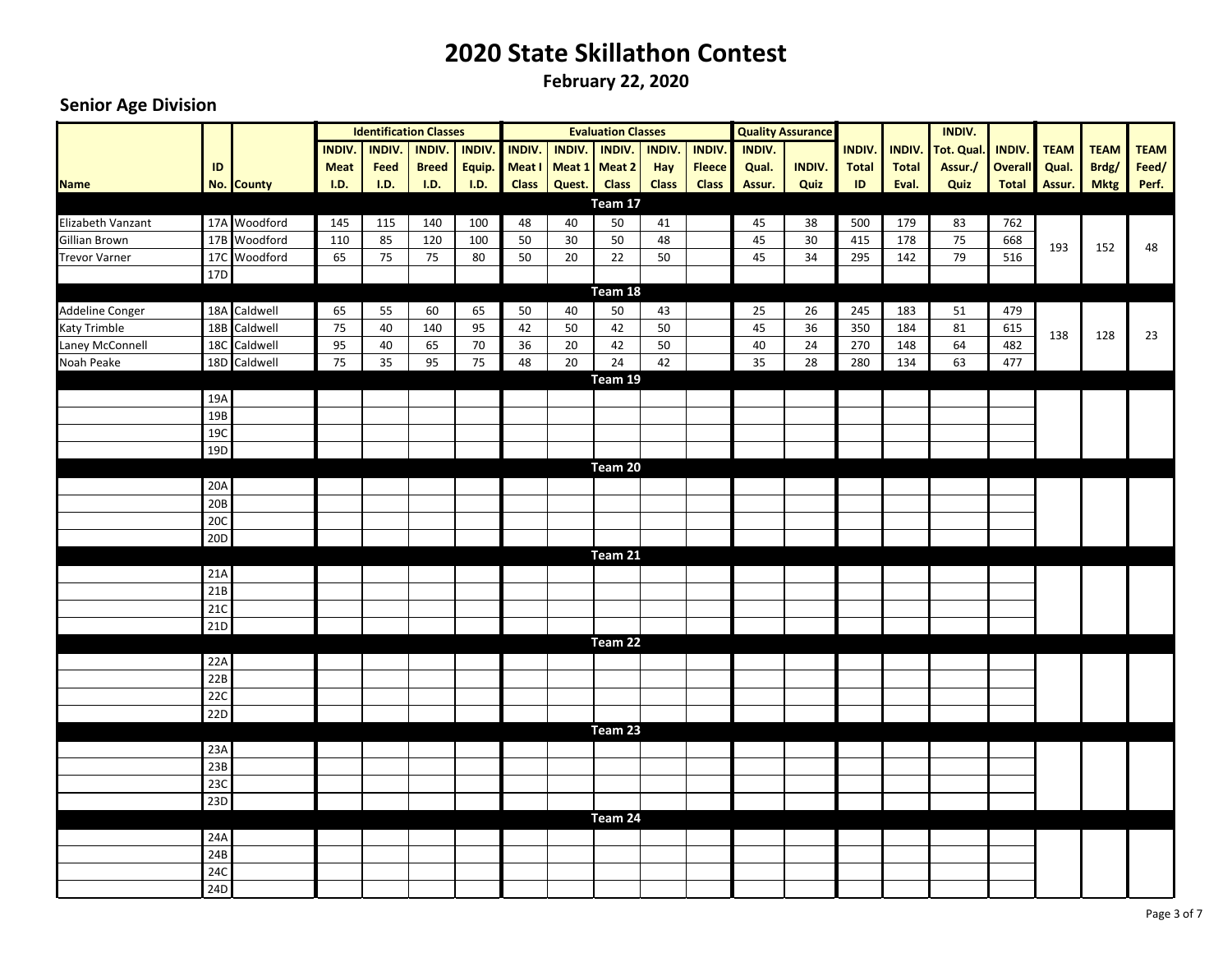**February 22, 2020**

|                                       |           |               |               | <b>Identification Classes</b> |              |              |               |               | <b>Evaluation Classes</b> |               |               |               | <b>Quality Assurance</b> |               |               | <b>INDIV.</b>    |                |             |             |             |
|---------------------------------------|-----------|---------------|---------------|-------------------------------|--------------|--------------|---------------|---------------|---------------------------|---------------|---------------|---------------|--------------------------|---------------|---------------|------------------|----------------|-------------|-------------|-------------|
|                                       |           |               | <b>INDIV.</b> | <b>INDIV</b>                  | <b>INDIV</b> | <b>INDIV</b> | <b>INDIV.</b> | <b>INDIV.</b> | <b>INDIV.</b>             | <b>INDIV.</b> | <b>INDIV.</b> | <b>INDIV.</b> |                          | <b>INDIV.</b> | <b>INDIV.</b> | <b>Tot. Qual</b> | <b>INDIV</b>   | <b>TEAM</b> | <b>TEAM</b> | <b>TEAM</b> |
|                                       | ID        |               | <b>Meat</b>   | Feed                          | <b>Breed</b> | Equip.       | Meat I        | Meat 1        | Meat 2                    | Hay           | <b>Fleece</b> | Qual.         | <b>INDIV.</b>            | <b>Total</b>  | <b>Total</b>  | Assur./          | <b>Overall</b> | Qual.       | Brdg/       | Feed/       |
| <b>Name</b>                           |           | No. County    | I.D.          | I.D.                          | I.D.         | I.D.         | <b>Class</b>  | Quest.        | <b>Class</b>              | <b>Class</b>  | <b>Class</b>  | Assur.        | Quiz                     | ID            | Eval.         | Quiz             | <b>Total</b>   | Assur.      | <b>Mktg</b> | Perf.       |
|                                       |           |               |               |                               |              |              |               |               | <b>Individuals</b>        |               |               |               |                          |               |               |                  |                |             |             |             |
| Will Pitchford                        |           | 80A Allen     | 70            | 55                            | 55           | 85           | 42            | 40            | 38                        | 50            |               | 45            | 18                       | 265           | 170           | 63               | 498            |             |             |             |
|                                       |           |               |               |                               |              |              |               |               |                           |               |               |               |                          |               |               |                  |                |             |             |             |
| Anna McCreary                         |           | 83A Clark     | 75            | 40                            | 105          | 100          | 26            | 30            | 48                        | 41            |               | 40            | 32                       | 320           | 145           | 72               | 537            |             |             |             |
|                                       |           |               |               |                               |              |              |               |               |                           |               |               |               |                          |               |               |                  |                |             |             |             |
| Calvin Hemlich                        |           | 5A Harrison   | 35            | 20                            | 95           | 80           | 50            | 40            | 40                        | 43            |               | 35            | 26                       | 230           | 173           | 61               | 464            |             |             |             |
|                                       |           |               |               |                               |              |              |               |               |                           |               |               |               |                          |               |               |                  |                |             |             |             |
|                                       |           |               |               |                               |              |              |               |               |                           |               |               |               |                          |               |               |                  |                |             |             |             |
| <b>Mary Siegert</b>                   |           | 85A Kenton    | 75            | 15                            | 80           | 90           | 44            | 50            | 48                        | 38            |               | 30            | 22                       | 260           | 180           | 52               | 492            |             |             |             |
| <b>Isabella Mueller</b>               |           | 86A Kenton    | 100           | 60                            | 65           | 80           | 48            | 20            | 48                        | 50            |               | 45            | 26                       | 305           | 166           | 71               | 542            |             |             |             |
|                                       |           | 87A LaRue     | 65            | 45                            | 90           | 60           | 50            | 40            | 50                        | 48            |               | 45            | 28                       | 260           | 188           | 73               | 521            |             |             |             |
| <b>Andrew Reding</b>                  |           |               |               |                               |              |              |               |               |                           |               |               |               |                          |               |               |                  |                |             |             |             |
| <b>Taylor Short</b>                   | <b>8B</b> | McLean        | 40            | 25                            | 25           |              | 50            | 30            | 50                        | 25            |               | 15            | 14                       | 90            | 155           | 29               | 274            |             |             |             |
| Trayson Burden                        |           | 8C McLean     | 25            | 30                            | 45           | 25           | 38            | 20            | 34                        | 25            |               | 30            | 18                       | 125           | 117           | 48               | 290            |             |             |             |
|                                       |           |               |               |                               |              |              |               |               |                           |               |               |               |                          |               |               |                  |                |             |             |             |
| Comfort Gimba                         |           | 88A Mercer    | 115           | 95                            | 120          | 100          | 42            | 50            | 48                        | 50            |               | 50            | 38                       | 430           | 190           | 88               | 708            |             |             |             |
|                                       |           |               |               |                               |              |              |               |               |                           |               |               |               |                          |               |               |                  |                |             |             |             |
| Alison Keeton                         |           | 92A Morgan    | 60            | 25                            | 45           | 75           | 38            | 40            | 50                        | 40            |               | 35            | 24                       | 205           | 168           | 59               | 432            |             |             |             |
|                                       |           |               |               |                               |              |              |               |               |                           |               |               |               |                          |               |               |                  |                |             |             |             |
| <b>Lyndsey Garrett</b>                |           | 93A Nicholas  | 120           | 65                            | 145          | 95           | 50            | 40            | 46                        | 43            |               | 50            | 30                       | 425           | 179           | 80               | 684            |             |             |             |
| Nicholas Thomas                       |           | 94A Nicholas  | 55            | 40                            | 65           | 95           | 42            | 40            | 48                        | 48            |               | 35            | 22                       | 255           | 178           | 57               | 490            |             |             |             |
|                                       |           |               |               |                               |              |              |               |               |                           |               |               |               |                          |               |               |                  |                |             |             |             |
| Mady Rock                             |           | 95A Ohio      | 40            | 25                            | 45           | 65           | 50            | 40            | 48                        | 43            |               | 40            | 28                       | 175           | 181           | 68               | 424            |             |             |             |
| <b>Madison Kircher</b>                |           | 96A Ohio      | 70            | 50                            | 60           | 65           | 42            | 30            | 50                        | 42            |               | 35            | 32                       | 245           | 164           | 67               | 476            |             |             |             |
|                                       |           |               |               |                               |              |              |               |               |                           |               |               |               |                          |               |               |                  |                |             |             |             |
| <b>Haley Flack</b>                    |           | 97A Robertson | 70            | 30                            | 85           | 100          | 50            | 40            | 48                        | 38            |               | 50            | 42                       | 285           | 176           | 92               | 553            |             |             |             |
| Jose Lopez                            |           | 98A Robertson | 40            | 15                            | 70           | 30           | 30            | 20            | 46                        | 41            |               | 20            | 30                       | 155           | 137           | 50               | 342            |             |             |             |
|                                       |           | 99A Shelby    | 40            |                               |              |              |               |               |                           | 42            |               | 30            |                          |               |               |                  |                |             |             |             |
| Kaleb Barnes<br><b>Abigail Tingle</b> |           | 100A Shelby   | 60            | 30<br>60                      | 50<br>135    | 20<br>100    | 38<br>48      | 20<br>30      | 38<br>22                  | 38            |               | 40            | 18<br>36                 | 140<br>355    | 138<br>138    | 48<br>76         | 326<br>569     |             |             |             |
|                                       |           |               |               |                               |              |              |               |               |                           |               |               |               |                          |               |               |                  |                |             |             |             |
| <b>Riley Martin</b>                   |           | 101A Spencer  | 110           | 65                            | 145          | 100          | 48            | 50            | 50                        | 40            |               | 50            | 34                       | 420           | 188           | 84               | 692            |             |             |             |
|                                       |           |               |               |                               |              |              |               |               |                           |               |               |               |                          |               |               |                  |                |             |             |             |
| Alaina Brockman                       |           | 102A Taylor   | 140           | 90                            | 140          | 100          | 42            | 30            | 48                        | 50            |               | 50            | 40                       | 470           | 170           | 90               | 730            |             |             |             |
|                                       |           |               |               |                               |              |              |               |               |                           |               |               |               |                          |               |               |                  |                |             |             |             |
| Caden Taylor                          |           | 103A Warren   | 55            | 45                            | 75           | 95           | 46            | 10            | 46                        | 47            |               | 30            | 20                       | 270           | 149           | 50               | 469            |             |             |             |
|                                       |           |               |               |                               |              |              |               |               |                           |               |               |               |                          |               |               |                  |                |             |             |             |
| <b>Will Leslie</b>                    |           | 104A Webster  | 105           | 95                            | 130          | 100          | 50            | 40            | 48                        | 50            |               | 50            | 32                       | 430           | 188           | 82               | 700            |             |             |             |
| Tara Blanford                         |           | 105A Webster  | 85            | 45                            | 110          | 95           | 48            | 30            | 42                        | 32            |               | 45            | 30                       | 335           | 152           | 75               | 562            |             |             |             |
|                                       |           |               |               |                               |              |              |               |               |                           |               |               |               |                          |               |               |                  |                |             |             |             |